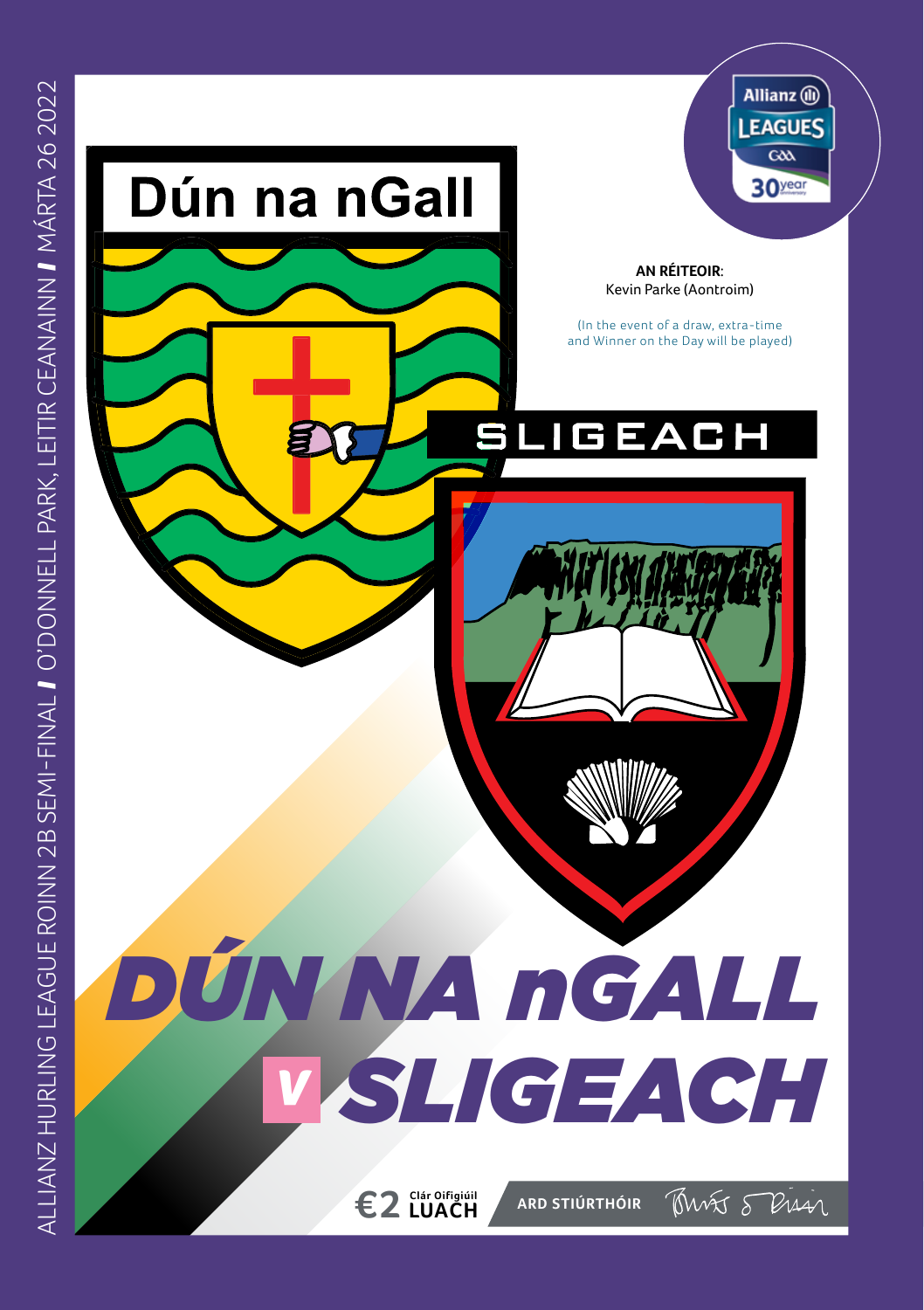![](_page_1_Figure_0.jpeg)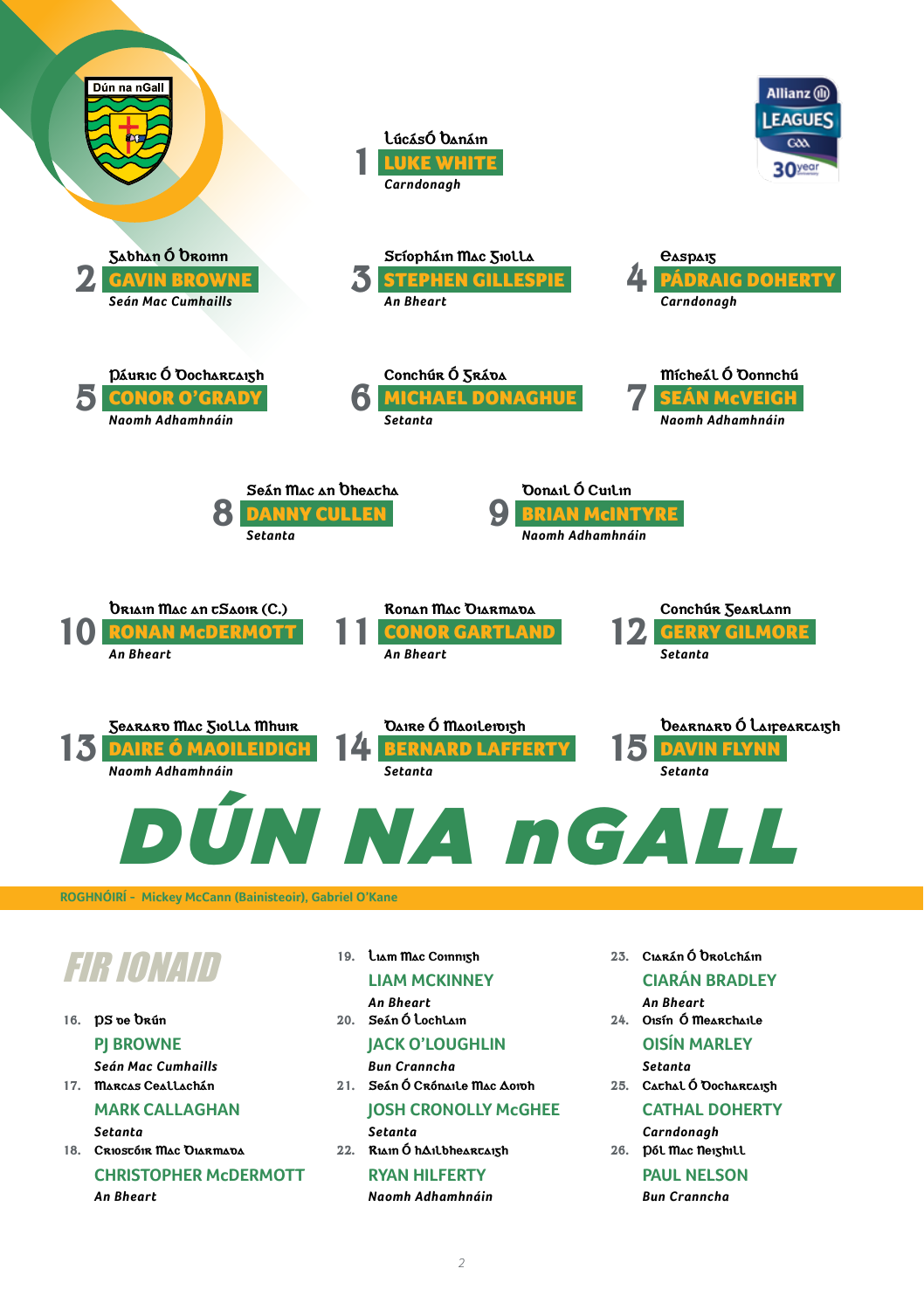![](_page_2_Picture_0.jpeg)

*3*